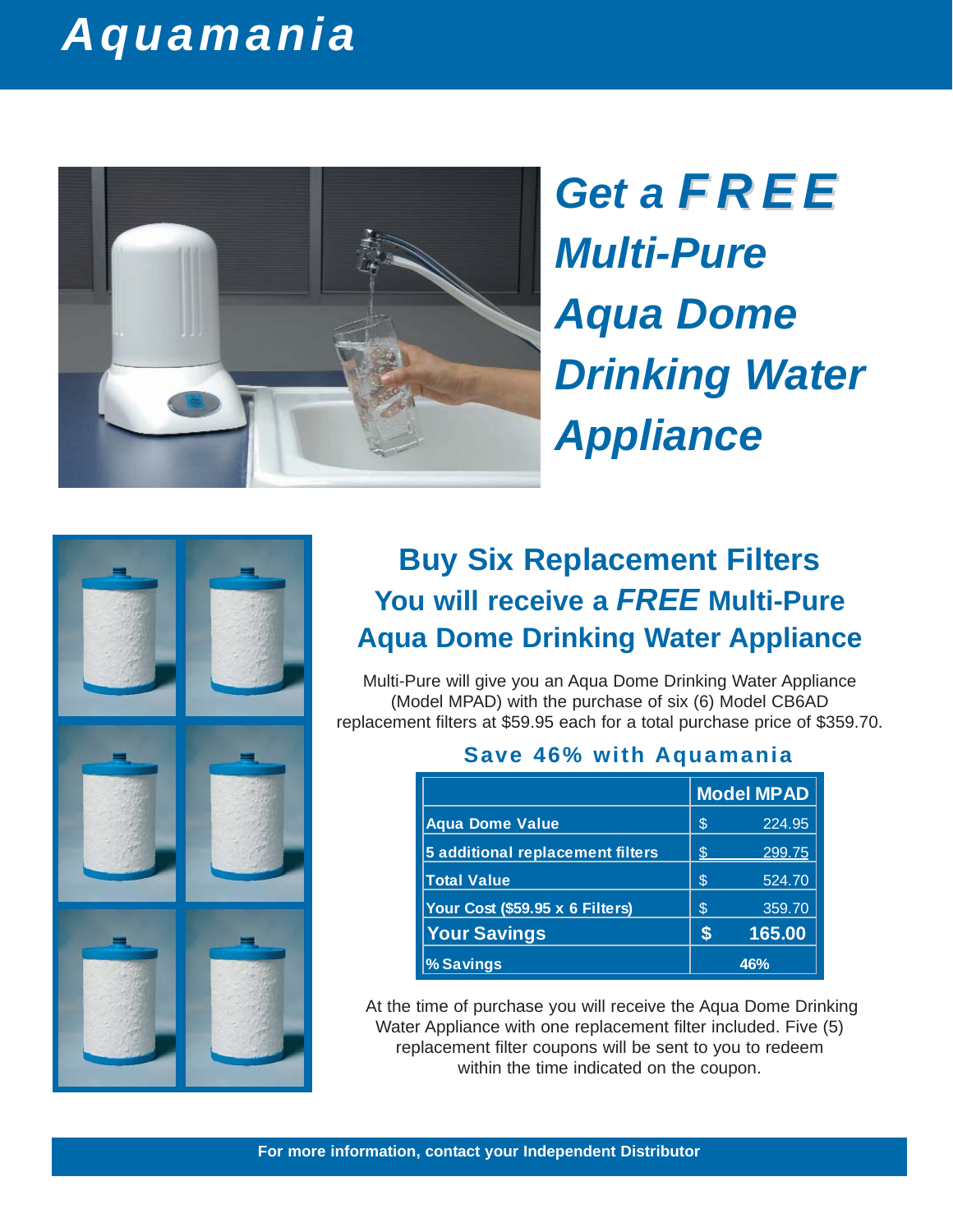# *Filtermania*





**MP750SB Below Sink Unit**



**MP750SC Countertop Unit** 

*Get a FREE Multi-Pure Drinking Water System*

### **Buy TEN Replacement Filters You will receive a** *FREE* **Multi-Pure Stainless Steel Drinking Water System**

Multi-Pure will give you the Stainless Steel Drinking Water System of your choice with the purchase of ten (10) Model CB6 replacement filters at \$59.95 each for a total purchase price of \$599.50.

### **Save up to 57% with Filtermania**

| Choose the model you want                     | <b>MP750SB</b> |        | <b>MP750SC</b> |        |
|-----------------------------------------------|----------------|--------|----------------|--------|
| <b>Stainless Steel Unit (with one filter)</b> | \$             | 399.95 | <sup>\$</sup>  | 379.95 |
| 9 additional replacement filters              | ß.             | 539.55 | \$             | 539.55 |
| <b>Total Value</b>                            | \$             | 939.50 | <sup>\$</sup>  | 919.50 |
| Your Cost (\$59.95 x 10 Filters)              | \$             | 599.50 | ' S            | 599.50 |
| <b>Your Savings</b>                           | S              | 340.00 | \$             | 320.00 |
| <b>%Savings</b>                               | 57%            |        | 53%            |        |

At the time of purchase you will receive your selected Stainless Steel Multi-Pure Drinking Water System with one replacement filter included. Nine (9) replacement filter coupons will be sent to you to redeem within the time indicated on the coupon.

**Multi-Pure Corporation**

7251 Cathedral Rock Drive ● Las Vegas, NV 89128 800-622-9206 · www.multipure.com · headquarters@multipure.com